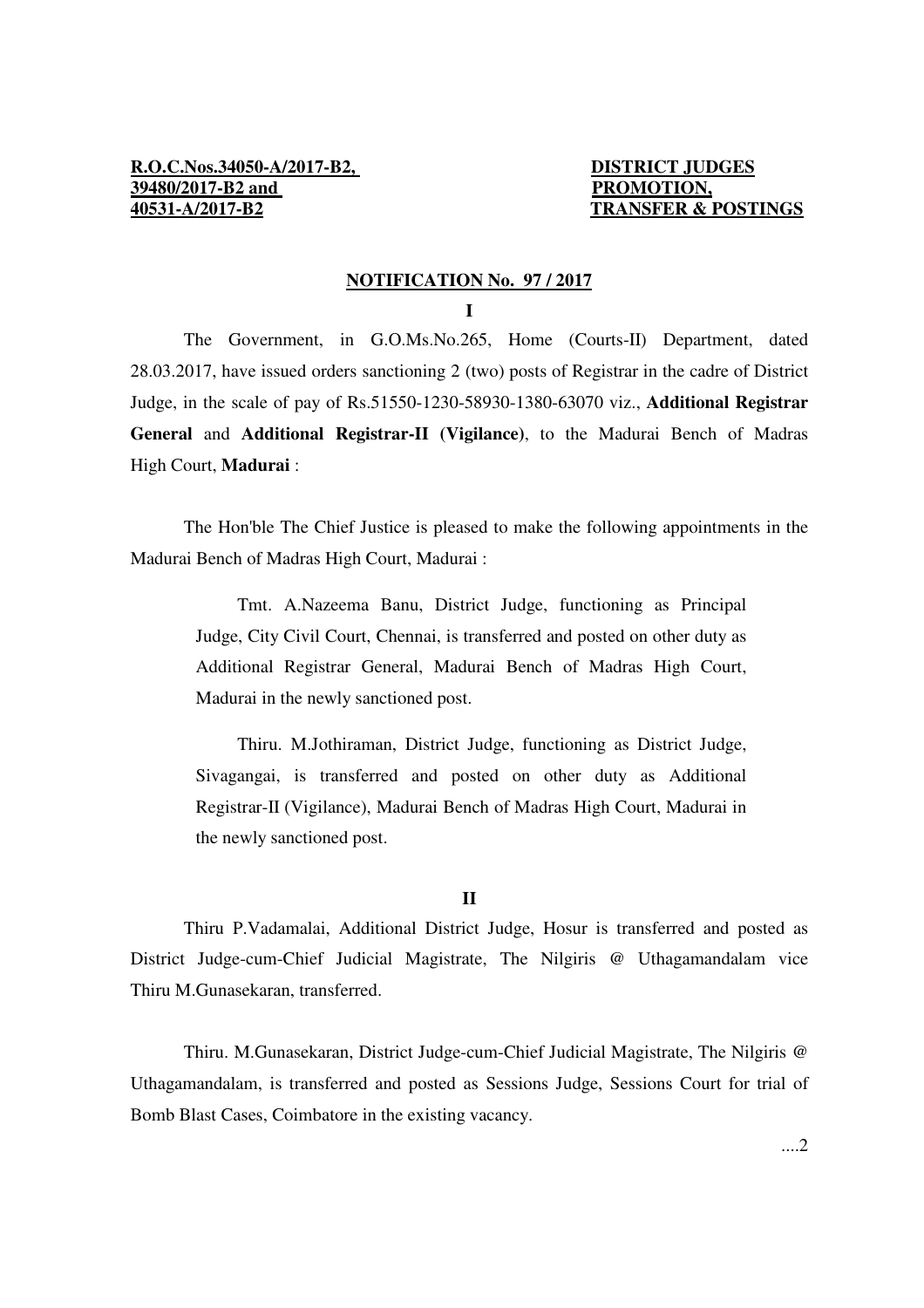Thiru. P.Jayaraj, Sessions Judge, Magalir Neethi Mandram (Fast Track Mahila Court), Sivagangai, is transferred and posted as III Additional District Judge, Tiruenlveli, in the existing vacancy.

 Tmt. J.P.Jaynthi, Special District Judge, Special District Court to deal with MCOP Cases, Krishnagiri, is transferred and posted as Special District Judge, Special District Court to deal with MCOP Cases, Erode, in the existing vacancy.

#### **III**

 Tmt. T.Indirani, Senior Civil Judge, functioning as Chief Judicial Magistrate, Tiruvallur, who has been promoted as District Judge (Entry Level) on regular basis, in the Tamil Nadu State Judicial Service under 10% quota vide G.O.(D) No.242, Public (Special-A) Department, dated 11.05.2017, is posted as III Additional District Judge, Vellore @ Tirupathur, in the existing vacancy, subject to fixation of seniority by the High Court.

 Thiru P.Karunanidhi, Senior Civil Judge, functioning as Chief Judicial Magistrate, Tiruchirappalli, who has been promoted as District Judge (Entry Level) on regular basis, in the Tamil Nadu State Judicial Service under 10% quota vide G.O.(D) No.242, Public (Special-A) Department, dated 11.05.2017, is posted as III Additional District Judge, Tiruppur @ Dharapuram, in the existing vacancy, subject to fixation of seniority by the High Court.

 Thiru P.Chenthoorpandi, Senior Civil Judge, functioning as Chief Judicial Magistrate, Theni, who has been promoted as District Judge (Entry Level) on regular basis, in the Tamil Nadu State Judicial Service under 10% quota vide G.O.(D) No.242, Public (Special-A) Department, dated 11.05.2017, is posted as Sessions Judge, Sessions Court for exclusive trial of Bomb Blast Cases, Chennai @ Poonamallee, in the existing vacancy, subject to fixation of seniority by the High Court.

**HIGH COURT, MADRAS.** Sd/- R.SAKTHIVEL,<br>
DATED: 09.06.2017. REGISTRAR GENER

**DATED: 09.06.2017. REGISTRAR GENERAL.**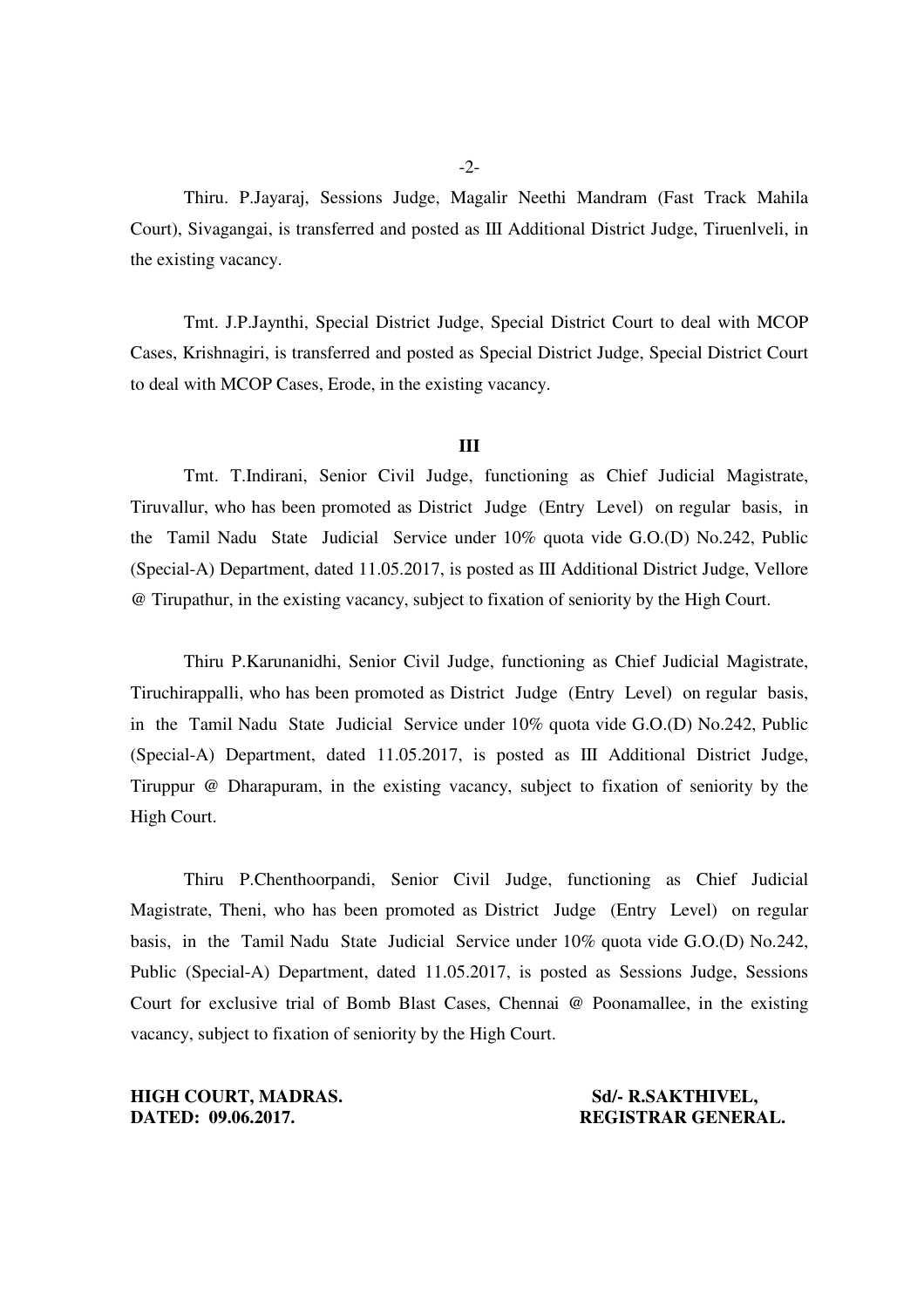### **R.O.C.Nos.34050-A/2017-B2, 39480/2017-B2 and 40531-A/2017-B2**

#### **OFFICIAL MEMORANDUM**

Sub: Courts and Judges - District Judges – Promotion, Transfer and Postings – Notification issued - Joining instructions - Issued.

Ref: High Court's Notification No. 97 / 2017, dated : 09.06.2017.

### ............. **I**

 Tmt. A.Nazeema Banu, Principal Judge, City Civil Court, Chennai, who has been transferred and posted on other duty as Additional Registrar General, Madurai Bench of Madras High Court, Madurai in the newly sanctioned post vide High Court's Notification cited above, on rejoining duty after completion of Medical Leave, is required to hand over charge of her post to the I Additional Judge (TADA), City Civil Court, Chennai, immediately and assume charge of the new post, immediately, without availing full joining time.

 The I Additional Judge (TADA), City Civil Court, Chennai, is required to hold full additional charge of the post of Principal Judge, City Civil Court, Chennai, until further orders.

 Thiru M.Jothiraman, District Judge, Sivagangai, who has been transferred and posted on other duty as Additional Registrar-II (Vigilance), Madurai Bench of Madras High Court, Madurai in the newly sanctioned post vide High Court's Notification cited above, is required to hand over charge of his post to the Judge, Family Court, Sivagangai, immediately and assume charge of the new post, immediately, without availing full joining time.

 Thiru P.Jayaraj, Sessions Judge, Magalir Neethi Mandram (Fast Track Mahila Court), Sivagangai, who has been transferred and posted as III Additional District Judge, Tirunelveli, vide High Court's Notification cited above, is required to hand over charge of his present post and the post of Sessions Judge, Special Court for Exclusive trial of cases registered under SC/ST (POA) Act, Sivagangai, which he is now holding as full additional charge, to the Judge, Family Court, Sivagangai, immediately, and take charge of the new post, immediately, without availing full joining time.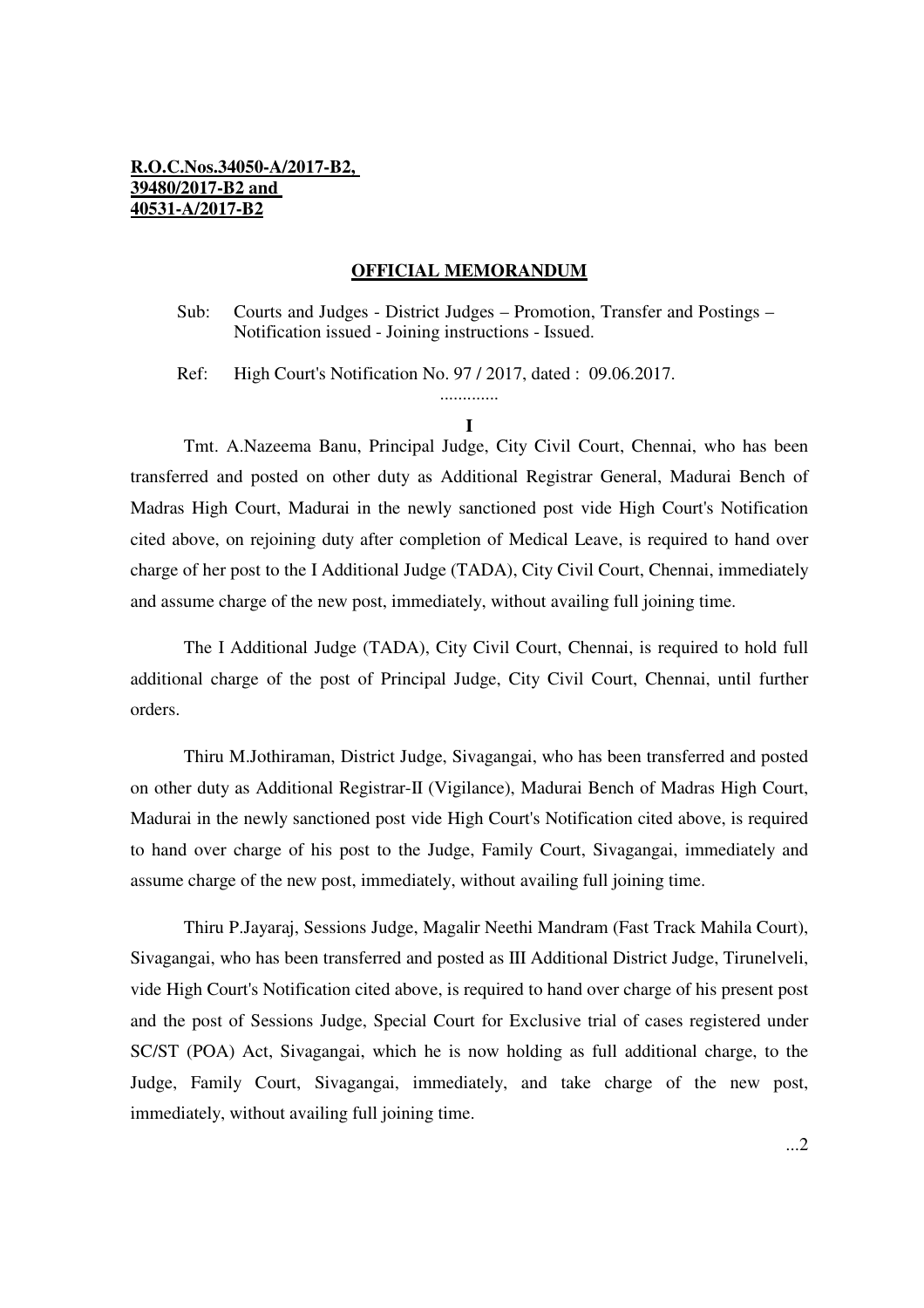$-2$ 

 The Judge, Family Court, Sivagangai, is required to hold full additional charge of the posts of (1) District Judge, Sivagangai, (2) Sessions Judge, Magalir Neethi Mandram (Fast Track Mahila Court), Sivagangai and (3) Sessions Judge, Special Court for Exclusive trial of cases registered under SC/ST (POA) Act, Sivagangai, until further orders.

 Thiru P.Vadamalai, Additional District Judge, Hosur, who has been transferred and posted as District Judge-cum-Chief Judicial Magistrate, The Nilgiris @ Uthagamandalam, vide High Court's Notification cited above, is required to hand over charge of his post to the Chairman, Permanent Lok Adalat, Krishnagiri, immediately, and take charge of the new post, immediately, without availing full joining time.

 The Chairman, Permanent Lok Adalat, Krishnagiri, is required to hold full additional charge of the post of Additional District Judge, Hosur, until further orders.

 Thiru M.Gunasekaran, District Judge-cum-Chief Judicial Magistrate, The Nilgiris @ Uthagamandalam, who has been transferred and posted as Sessions Judge, Sessions Court for trial of Bomb Blast Cases, Coimbatore, vide High Court's Notification cited above, is required to hand over charge of his post to the Sessions Judge, Magalir Neethi Mandram (Fast Track Mahila Court), Uthagamandalam, immediately, and take charge of the new post, immediately, without availing full joining time.

 The Sessions Judge, Magalir Neethi Mandram (Fast Track Mahila Court), Uthagamandalam, is required to hold full additional charge of the post of District Judge-cum-Chief Judicial Magistrate, The Nilgiris @ Uthagamandalam, till Thiru P.Vadamalai, takes charge.

 Tmt. J.P.Jaynthi, Special District Judge, Special District Court to deal with MCOP Cases, Krishnagiri, who has been transferred and posted as Special District Judge, Special District Court to deal with MCOP Cases, Erode, vide High Court's Notification cited above, is required to hand over charge of her post to the Principal District Judge, Krishnagiri, immediately, and take charge of the new post, immediately, without availing full joining time.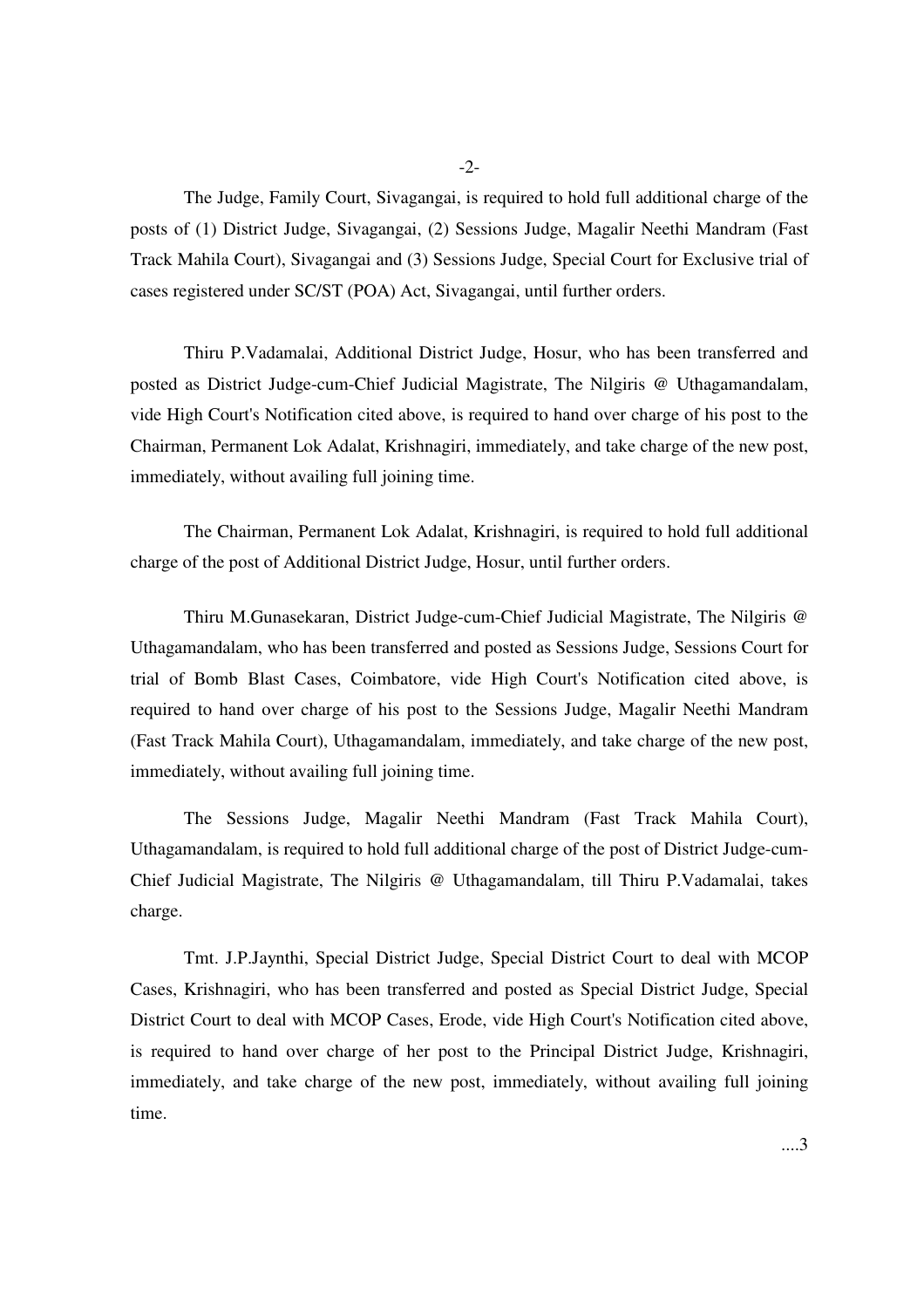-3-

 The Principal District Judge, Krishnagiri, is required to hold full additional charge of the post of Special District Judge, Special District Court to deal with MCOP Cases, Krishnagiri, until further orders.

#### **II**

 Tmt. T.Indirani, Senior Civil Judge, functioning as Chief Judicial Magistrate, Tiruvallur, who has been promoted as District Judge (Entry Level), on regular basis and posted as III Additional District Judge, Vellore @ Tirupathur, vide High Court's Notification cited above, is required to hand over charge of her post to the Sub Judge, Tiruvallur, immediately, and take charge of the new post, immediately, without availing full joining time.

 The Sub Judge, Tiruvallur is required to hold full additional charge of the post of Chief Judicial Magistrate, Tiruvallur, until further orders.

 Thiru. P.Karunanidhi, Senior Civil Judge, functioning as Chief Judicial Magistrate, Tiruchirappalli, who has been promoted as District Judge (Entry Level), on regular basis and posted as III Additional District Judge, Tiruppur @ Dharapuram, vide High Court's Notification cited above, is required to hand over charge of his post to the I Additional Sub Judge, Tiruchirappalli, immediately, and take charge of the new post, immediately, without availing full joining time.

 The I Additional Sub Judge, Tiruchirappalli is required to hold full additional charge of the post of Chief Judicial Magistrate, Tiruchirappalli, until further orders.

 Thiru. P.Chenthoorpandi, Senior Civil Judge, functioning as Chief Judicial Magistrate, Theni, who has been promoted as District Judge (Entry Level), on regular basis and posted as Sessions Judge, Sessions Court for exclusive trial of Bomb Blast Cases, Chennai @ Poonamallee, vide High Court's Notification cited above, is required to hand over charge of his post to the Sub Judge, Theni, immediately, and take charge of the new post, immediately, without availing full joining time.